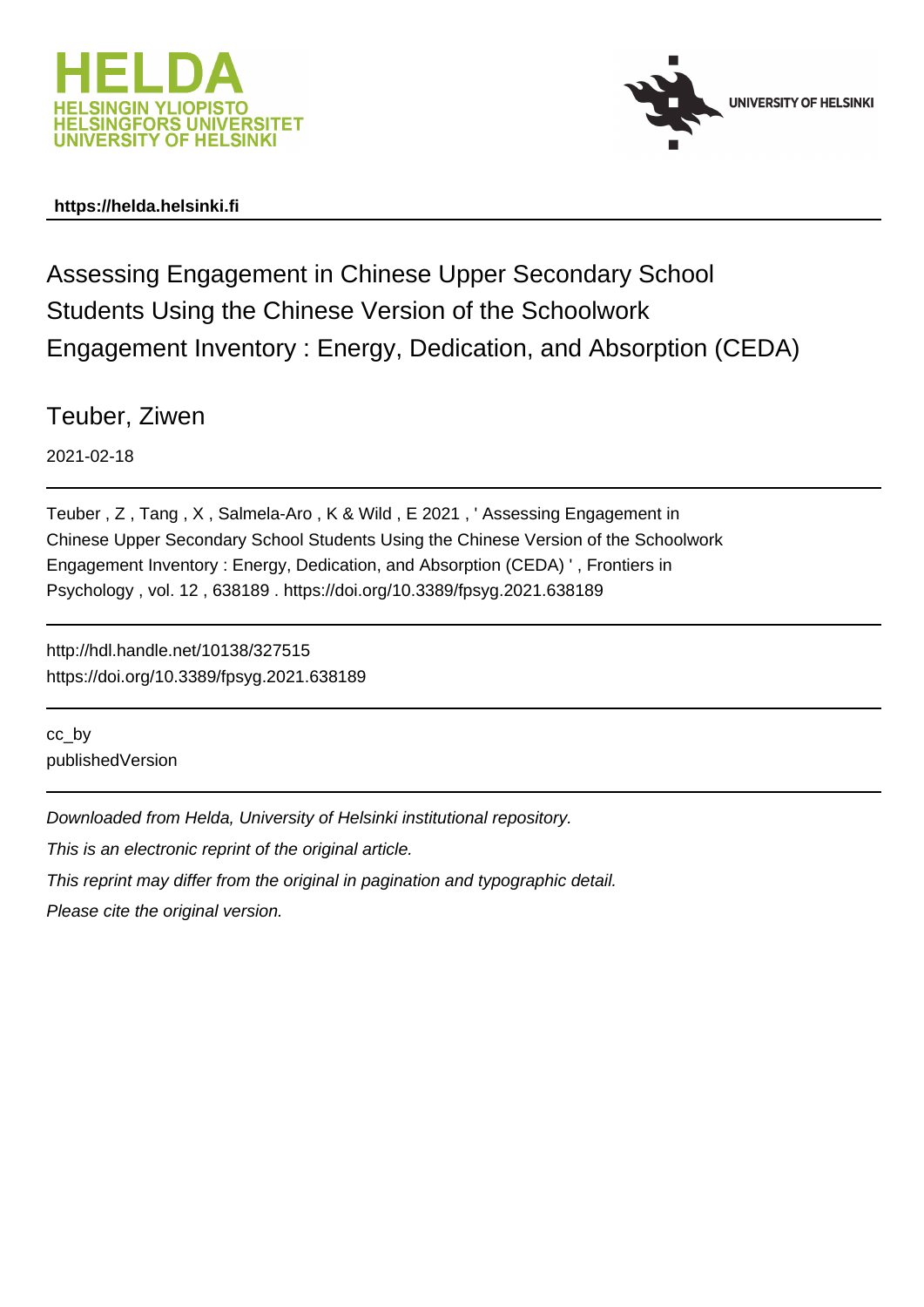



# Assessing Engagement in Chinese Upper Secondary School Students Using the Chinese Version of the [Schoolwork Engagement Inventory:](https://www.frontiersin.org/articles/10.3389/fpsyg.2021.638189/full) Energy, Dedication, and Absorption (CEDA)

#### Ziwen Teuber1\*, Xin Tang<sup>2,3</sup>\*, Katariina Salmela-Aro<sup>2</sup> and Elke Wild1

*<sup>1</sup> Department of Psychology, Bielefeld University, Bielefeld, Germany, <sup>2</sup> Faculty of Educational Sciences, University of Helsinki, Helsinki, Finland, <sup>3</sup> School of Psychology, Central China Normal University, Wuhan, China*

### **OPEN ACCESS**

#### Edited by:

*Zhengdong Gan, University of Macau, China*

#### Reviewed by:

*Xiaoyu Lan, University of Padua, Italy Zhi Hong Wan, The Education University of Hong Kong, Hong Kong*

#### \*Correspondence:

*Ziwen Teuber [zteuber@uni-bielefeld.de](mailto:zteuber@uni-bielefeld.de) Xin Tang [xin.tang@helsinki.fi](mailto:xin.tang@helsinki.fi)*

#### Specialty section:

*This article was submitted to Educational Psychology, a section of the journal Frontiers in Psychology*

Received: *05 December 2020* Accepted: *14 January 2021* Published: *18 February 2021*

#### Citation:

*Teuber Z, Tang X, Salmela-Aro K and Wild E (2021) Assessing Engagement in Chinese Upper Secondary School Students Using the Chinese Version of the Schoolwork Engagement Inventory: Energy, Dedication, and Absorption (CEDA). Front. Psychol. 12:638189. doi: [10.3389/fpsyg.2021.638189](https://doi.org/10.3389/fpsyg.2021.638189)*

The schoolwork engagement inventory: Energy, Dedication, and Absorption (EDA) is a measure of students' engagement in schoolwork and has been demonstrated valid in Western student populations. In this study, we adapted this inventory to and tested its psychometric appropriates in Chinese upper secondary school students (CEDA). Participants were 1,527 general high school students and 850 vocational high school students. The mean age of the total sample was 16.21 years (54.4% females, age span: 15–19 years). The results of confirmatory factor analyses (CFA) showed that a modified one-factor model fitted the data best. The results of the multigroup CFA showed that the factor structure was metrically invariant across school tracks (i.e., general or vocational high school) and scalarly invariant across gender and school types (i.e., ordinary or key school). Moreover, schoolwork engagement was negatively related to emotional exhaustion and positively related to self-efficacy, perseverance of effort, teacher–student relationships, and life satisfaction. Overall, the CEDA can be regarded as a valid measure for the assessment of student engagement in the Chinese upper secondary school context.

Keywords: Chinese adolescents, well-being, high school students, vocational school students, depression, school engagement, academic engagement

# INTRODUCTION

Being actively engaged in school and learning is vital to students' educational success and positive development (Bask and Salmela-Aro, 2013; Salmela-Aro and Upadyaya, 2014). Students' engagement with school has been seen as an antipode of academic and psychological maladjustment such as school burnout (e.g., Bask and Salmela-Aro, 2013) and an "antidote" of school dropout (Fredricks et al., 2004, p. 60). Over the last decades, it has been examined with great interest by Eastern and Western researchers (Fredricks et al., 2004; Zhang et al., 2007; Tuominen-Soini and Salmela-Aro, 2014; Cadime et al., 2016; Engels et al., 2016). However, with respect to the measurement of engagement, most measures originate in Western research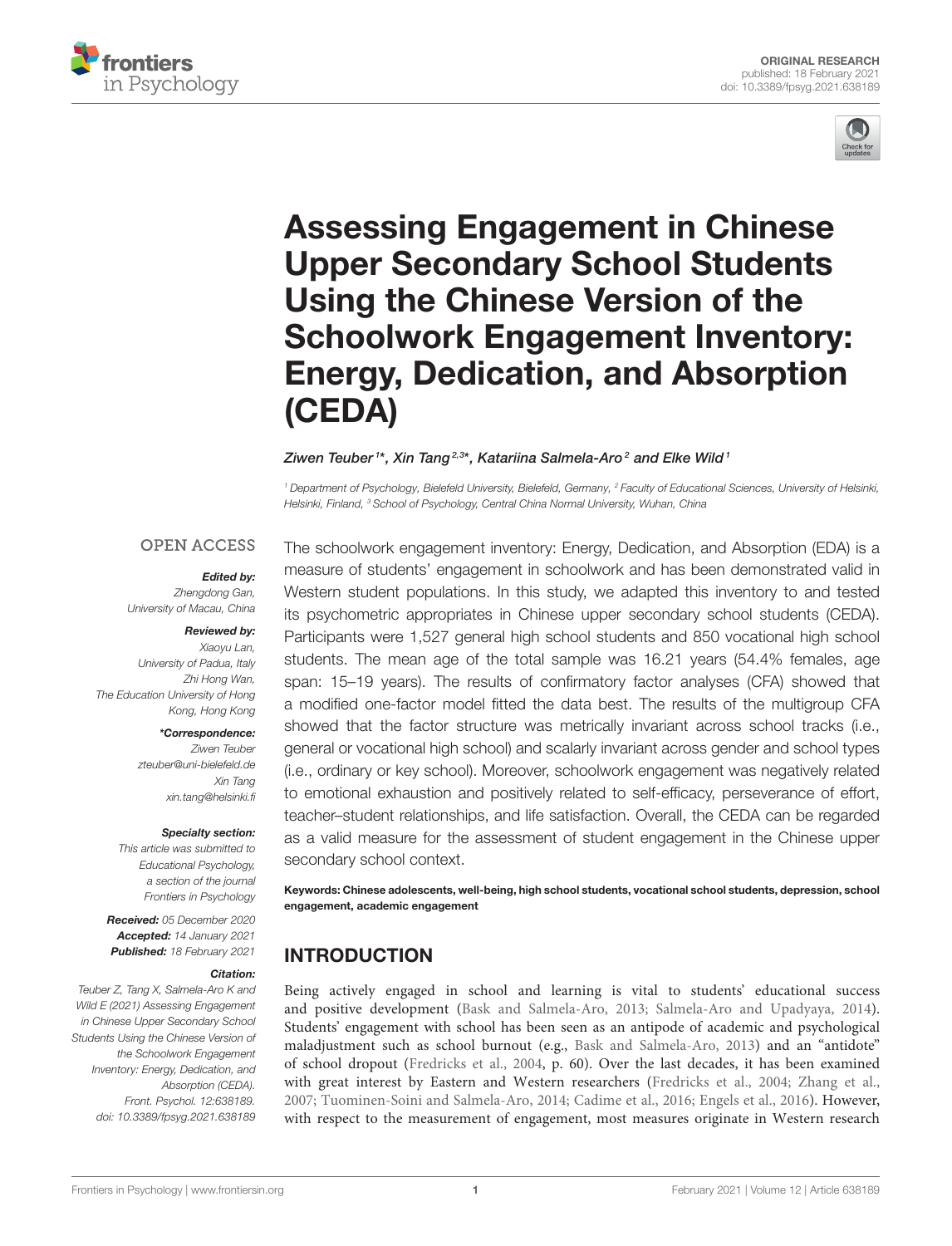communities. To date, although Chinese scholars have translated several commonly used measures into Chinese, most validation studies have focused on middle school students or general high school students (e.g., Wang and Eccles, 2012; Li et al., 2017). In this study, we introduce a Chinese version of the schoolwork engagement inventory: Energy, Dedication, and Absorption (CEDA) and comprehensively validated it by (1) examining the factor structure of the CEDA; (2) testing the measurement invariance of the CEDA across school tracks (i.e., academic vs. vocational tracks), school types (i.e., ordinary vs. key schools) and gender; and (3) testing the construct validity of the CEDA through exploring the relationship between student engagement and assumed correlates.

### Engagement and Assessment of **Engagement**

Engagement, the state of being involved, engrossed, and committed, has received increasing examinations in the past two decades in many research fields (e.g., educational and occupational contexts; Fredricks et al., 2004; Schaufeli, 2013; Wang et al., 2019). In the literature, school engagement is typically defined as a multidimensional construct that consists of academic (e.g., homework completion and time on task), affective (identification with school and school connectedness), cognitive (e.g., self-regulation and value of learning), and behavioral (e.g., attendance and extracurricular participation) components (Jimerson et al., 2003; Fredricks et al., 2004; Appleton et al., 2006). Although school engagement has been conceptualized as multidimensional, scholars have recognized that these subtypes are overlapping and interact with each other (Fredricks et al., 2004; Skinner and Pitzer, 2012).

Salmela-Aro and colleagues (Salmela-Aro et al., 2009; Salmela-Aro and Upadyaya, 2012; Tuominen-Soini and Salmela-Aro, 2014; Salmela-Aro and Vuori, 2015) proposed a concept of schoolwork engagement comprising energy, dedication, and absorption in schoolwork. This conceptualization stemmed from the research of work engagement which was defined as "a positive, fulfilling work-related state of mind that is characterized by vigor, dedication, and absorption" in the occupational context (Schaufeli et al., 2006, p. 702). In the concept of schoolwork engagement, energy (affective component) is characterized by high levels of vigor and mental resilience in the learning process. Dedication (cognitive component) refers to a positive cognitive attitude toward learning (e.g., perceiving schoolwork as meaningful, significant, and inspiriting). Absorption (behavioral component) is characterized by high concentration on learning, whereby time passes quickly.

In the present study, a focus is put on the Schoolwork Engagement Inventory: Energy, Dedication, and Absorption from Finland (EDA; Salmela-Aro and Upadyaya, 2012), which was constructed on the basis of the Utrecht Work Engagement Scale from the Netherlands (UWES; Schaufeli and Bakker, 2004). The original UWES contains 17 items and has been translated into 11 languages and validated in different cultures (Schaufeli and Bakker, 2004). The EDA contains nine items by selecting the most characteristic items of each dimension from the UWES in the school context. Recently, the EDA has been translated into German (Teuber et al., 2020a). Hence, the EDA enables an economic, valid, and comprehensive assessment of schoolwork engagement as well as cross-cultural comparisons.

The multidimensional but overlapping dimensions are also reflected in the measurement of work engagement and schoolwork engagement. In several large validation studies, Schaufeli and colleagues (Schaufeli et al., 2002a,b, 2006) tested the factorial structure of the UWES in employees and university students and suggested that the one-factor structure best fitted the data for younger students and gave the best reliability and validity indices. In the validation study of the Finnish EDA (Salmela-Aro and Upadyaya, 2012), the authors recommended a one-factor solution yielding excellent reliability and validity. The authors assume that this result is due to the fact that younger students cannot comprehend the subtleties in the engagement concept and suggest that the three dimensions still effectively describe student engagement. Hence, in many studies, the overall scale of the EDA has been used for the assessment of students' engagement (Salmela-Aro et al., 2009; Salmela-Aro and Vuori, 2015; Tang et al., 2019; Teuber et al., 2020a).

To date, it still lacks evidence about the dimensionality of schoolwork engagement in Chinese upper secondary school student population. Moreover, most engagement research in Chinese upper secondary schools has been mainly focused on students in the general high schools, not the vocational high schools [e.g., Wang and Eccles (2012) and Li et al. (2017)]. The present study aims to fill those research gaps by validating EDA in the Chinese high school contexts and by testing the engagement from both general high and vocational high schools.

### Correlates of Engagement

Apart from the assessment of student engagement, researchers are also interested in the antecedents, mechanism, and consequences of student engagement. Several models have been established to address these aspects [e.g., Skinner (2016) and Wang et al. (2019)]. One of the most popular heuristic models— -the Job Demands-Resources Model (Bakker and Demerouti, 2014)—provides a theoretical foundation to study correlates of engagement. We choose this model as it is the most common model to examine work engagement using the UWES the foundation of EDA. In the heart of the Job Demands-Resources Model lies the assumption of two independent psychological processes: In the health impairment process, job demands require physical and psychological effort and can lead to strain, which in turn can cause negative psychological and occupational outcomes. In the motivational process, job and personal resources have a motivational role and lead to higher levels of engagement, which in turn has a positive effect on one's psychological and occupational outcomes. There is strong cross-sectional and longitudinal evidence supporting the assumed two psychological processes in a variety of job settings [for an overview, see Bakker and Demerouti (2014)].

Recently, the Job Demands-Resources Model has been successfully adapted to both Western (Tuominen-Soini and Salmela-Aro, 2014; Gusy et al., 2019; Lesener et al.,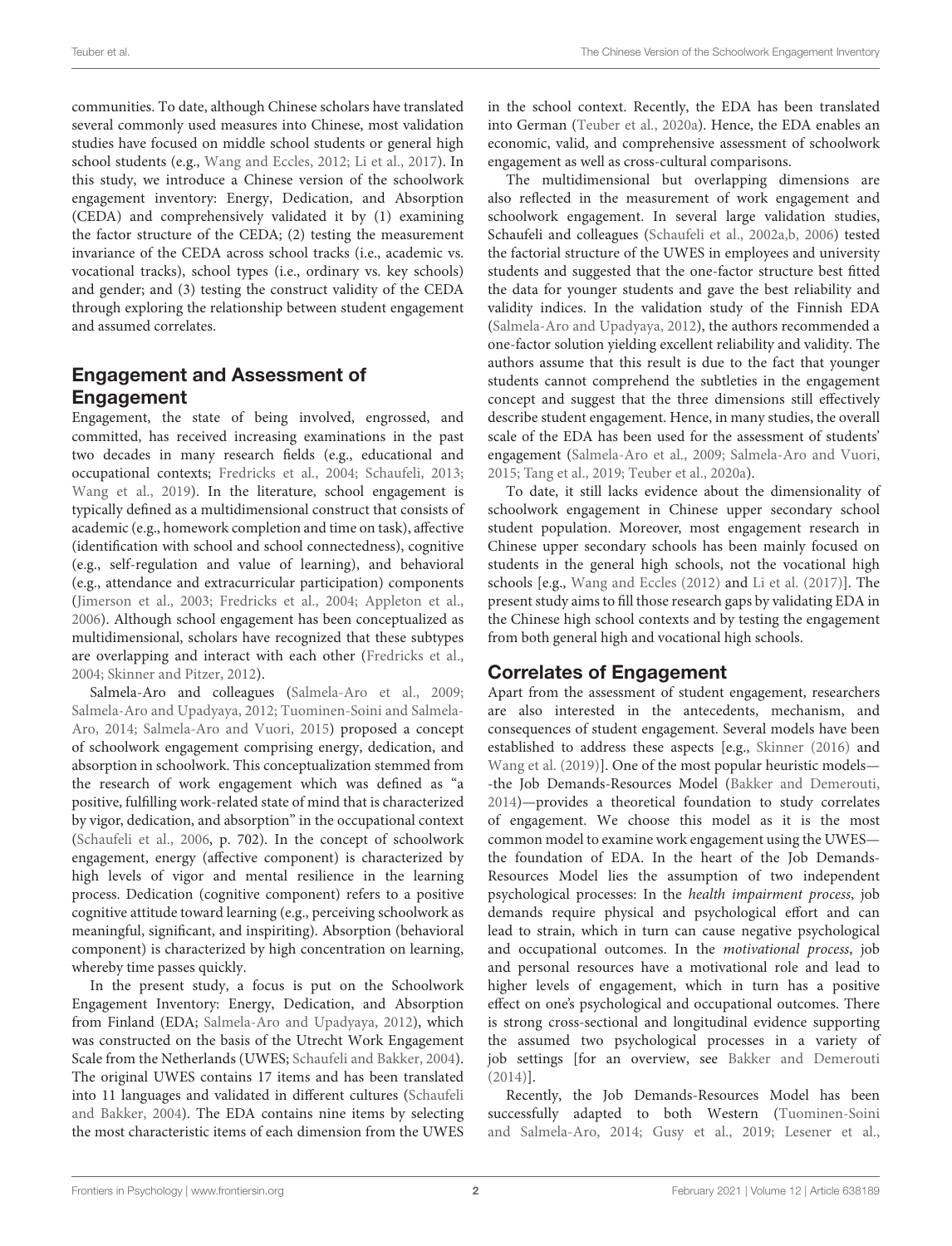2020; Teuber et al., 2020a) and Asian (Teuber et al., 2020b) educational contexts, which was also renamed as School Demands-Resources Model (Salmela-Aro and Upadyaya, 2014). Using the School Demands-Resources Model as a framework model, several positive psychological traits have been identified as personal resources that promote student engagement. For instance, Salmela-Aro and Upadyaya (2014) found in their longitudinal study that Finnish upper secondary school students' self-efficacy predicted their engagement in schoolwork, and Teuber et al. (2020b) found a potential engagement-enhancing effect of students' perseverance of effort or perseverant grit (i.e., the tendency to work hard even in difficult situations; Duckworth et al., 2007). In addition to personal resources, there are also resources in the school environment. For instance, an affectively close and supportive teacher–student relationship (Roorda et al., 2011, 2017) and social support from peers (Gusy et al., 2016; Teuber et al., 2020a) have been found to contribute to students' engagement.

Together with school burnout (a symptom characterized by emotional exhaustion at schoolwork, cynicism toward the meaning of school, and sense of inadequacy at school; Salmela-Aro et al., 2009), students' engagement with schoolwork affects their academic outcomes. In a longitudinal study, Tuominen-Soini and Salmela-Aro (2014) investigated patterns of student engagement and school burnout among  $N = 979$ participants (mean age  $= 18.11$  years) in high school. Six years later, 68% of the original participants were involved in the second wave. Using latent profile analyses, four groups of students in high school were identified: engaged, engaged–exhausted, cynical, and burned-out (high scores on all three dimensions of burnout: emotional exhaustion, cynicism, and reduced personal accomplishment) students. The results demonstrated that both engaged students were successful in school, although engaged–exhausted students were more stressed, whereas cynical and burned-out students were less engaged and had lower academic achievement. Six years later, engaged students were more likely to attend university. Furthermore, results indicated that the patterns were rather stable over time from late adolescence to young adulthood.

Apart from the impact on academic outcomes, previous research has linked schoolwork engagement to various psychological outcomes. Within the School Demands-Resources framework, longitudinal (Salmela-Aro and Upadyaya, 2014) and cross-sectional studies (Teuber et al., 2020b; Tuovinen et al., 2020) show that upper secondary school students who report higher levels of schoolwork engagement are more satisfied with their life and show fewer depressive symptoms than their less-engaged peers.

Based on the School Demands-Resources framework and previous findings, we aimed to test the construct validity of the CEDA by exploring its relations to demonstrated antipode, antecedents, and outcomes: emotional exhaustion (a core symptom of burnout), self-efficacy, optimism, perseverance of effort, teacher–student relationships, satisfaction with life, and depressive symptoms.

## Gender Differences in Engagement

In addition to understanding the correlates of engagement, gender differences of engagement are also an important topic to be examined. A large body of research on students' academic outcomes has reported that girls are more successful than boys in school. In a variety of education systems (e.g., Germany, England, and USA), girls are overrepresented in higher or academic school tracks, whereas boys are overrepresented in lower or vocational school tracks and have a higher risk of dropping out of school [for an overview, see Kessels et al. (2014)]. The recent PISA (Programme for International Student Assessment; OECD, 2019) reported again that in all PISAparticipating countries, girls outperformed boys in reading. This is, however, not due to the intellectual level or gender-specific inequity in educational systems but rather due to the genderspecific difference in students' engagement (Lei et al., 2018). The results of a meta-analysis (Lei et al., 2018) on students' engagement showed that under the condition of the same level of intellective ability, females are more likely to be successful in education because they engage more in schoolwork than their male peers. A large cross-national study  $(N = 3,4207 -9$ th grade students from 12 countries, including China; Lam et al., 2014) on gender differences in student engagement indicated that compared to girls, boys are less engaged and interested at school, tend to find schoolwork less meaningful, and are less willing to spend time on it and that engagement partially mediates the relationship between gender and academic performance. Hence, it is reasonable to assume that in the Chinese upper secondary school context, girls show a higher level of engagement than do boys.

# Upper Secondary Education in China

The current study took place in upper secondary schools in China. After the completion of lower secondary school (also known as junior high school), which marks the end of a 9 year compulsory education, Chinese students have the possibility to continue with upper secondary education, which takes three years [for further reading, see OECD (2016)]. Recently, around 95% lower secondary school graduates continue their study in upper secondary schools. Broadly, there are two school tracks of upper secondary education: academic track (general high schools) and vocational track (vocational high schools). Whether a student can enter a general high school or a vocational high school is determined by the performance of an academic aptitude test—zhongkao (upper secondary school entrance examination). According to the statistics provided by the National Bureau of Statistics of China (2020; for more statistics, visit [http://www.](http://www.stats.gov.cn/english/) [stats.gov.cn/english/\)](http://www.stats.gov.cn/english/), the nationwide enrollment rate of high schools in 2019 was 58.3%.

Compared to general high schools that are linked to a more promising future (e.g., access to higher education, associated with better chances on the labor market), vocational high schools have been associated with low educational quality, and their students are often considered inferior to general high school students in terms of academic performance (Zhang et al., 2015). In the last 25 years, vocational high schools have been expanded, since policymakers recognized that high-qualified vocational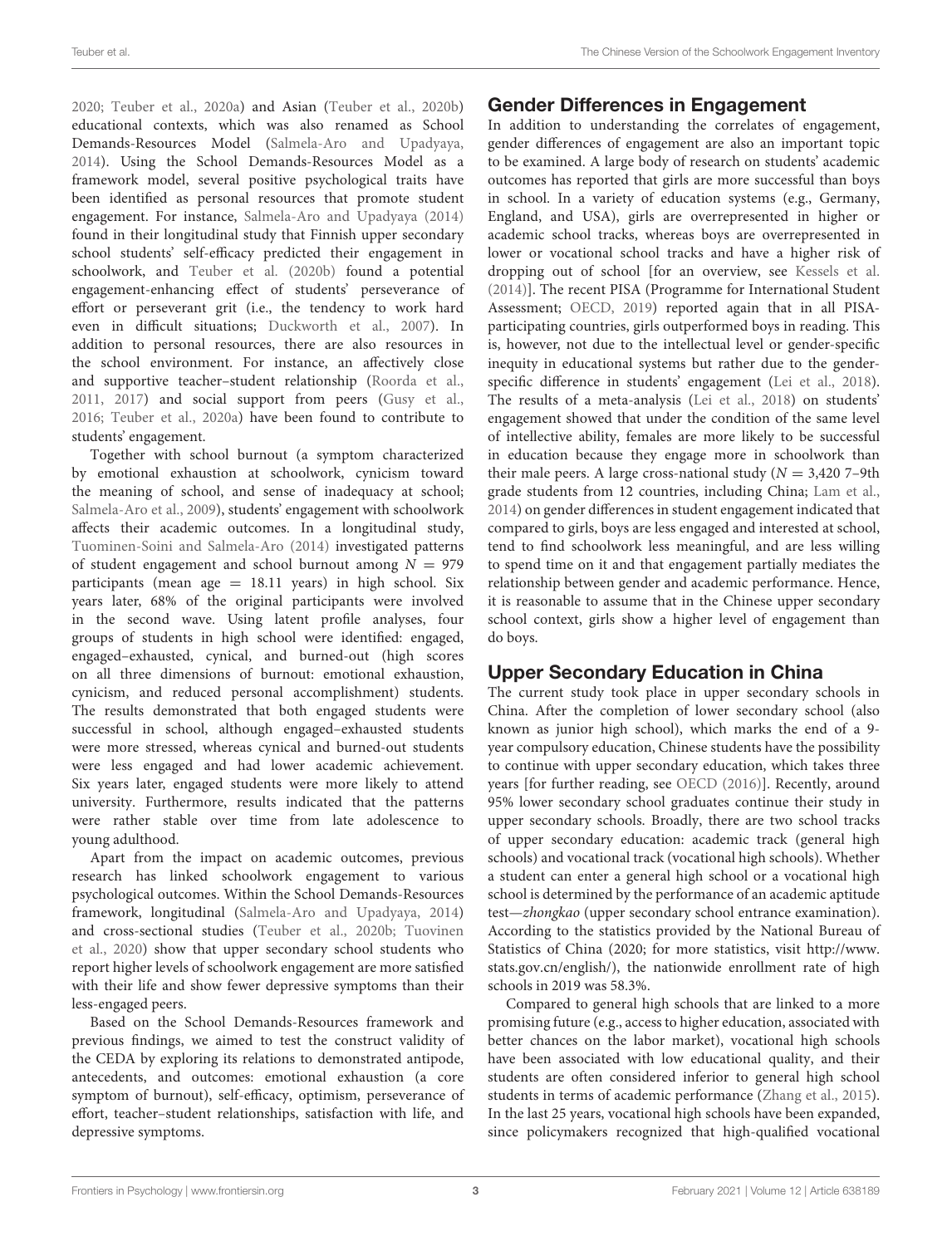high school graduates were of high importance in ensuring a skilled labor force in China [for an overview, see Yi et al. (2013)]. However, for historical, social, and cultural reasons, it is still a long way to improve the quality and the reputation of vocational secondary education in China.

Another feature of the upper secondary education in China is that schools are categorized into key and ordinary schools. In comparison to ordinary schools, key schools have a better academic reputation and are usually allocated more resources (You, 2007). For example, key schools employ more highly qualified teachers (usually with a master's degree or higher) and receive more funds from the state input for science equipment, international student exchange programs, and native-speaking teachers in foreign languages.

Relying on the School Demands-Resources Model, learning environment affects students' academic and psychological adjustment. Although general high schools in China are more challenging (higher levels of academic demands) than vocational high schools, they have more highly qualified professionals including school psychologists who can offer professional instructional, social, and emotional support. The supportive environment may enhance students' engagement. Similarly, compared to ordinary schools, key schools are more competitive but provide a more stimulating learning environment. Against this background, we assume that general high school students in China are more engaged in their academic work than vocational high school students and that key school students are more engaged than ordinary school students.

### The Present Study

As previously mentioned, although schoolwork engagement is considered as a three-dimensional concept (i.e., energy, dedication, absorption), large validation studies have shown that a one-factor structure is more suitable in young student populations. There are an increasing number of studies involving this scale to measure student engagement in China. However, there is no attempt to comprehensively test its factorial structure in both Chinese general high school students and vocational high school students. This study aims to fill this gap and test the psychometric properties in a Chinese upper secondary school student population. We conducted this study in the following steps:

In the first step, we evaluated the factorial structure of the CEDA by comparing a one-factor model with a three-factor CFA model. Based on previous findings, we hypothesize that

• H1: A one-factor model is better than a three-factor model.

In the second step, we tested the measurement invariance of the CEDA across gender, school tracks (i.e., general vs. vocational high schools), and school types (i.e., ordinary vs. key schools). We assume that

• H2: Schoolwork engagement is at least metrically invariant across gender, school tracks, and school types.

In the third step, the criterion validity of the CEDA was tested by exploring its relationship with teacher–student relationships, self-efficacy, life satisfaction, perseverance of effort, emotional

exhaustion, and depressive symptoms. Based on previous findings and the School Demands-Resources assumptions, we expect that

• H3: Schoolwork engagement is positively related to teacher– student relationships, self-efficacy, life satisfaction, and perseverance of effort, whereas schoolwork engagement is negatively related to emotional exhaustion and depressive symptoms.

If there is evidence supporting the validity of the CEDA, it allows us to test gender, school track, and school type differences in schoolwork engagement in the next step. We hypothesize that

- H4: Girls are more engaged in schoolwork than boys.
- H5: General high school students are more engaged in schoolwork than vocational high school students.
- H6: Key school students are more engaged in schoolwork than ordinary school students.

# **METHODS**

### Data Collection

As previously mentioned, Chinese secondary schools are highly segregated according to students' academic performance. For example, in the Chinese municipality of Shanghai, according to the level of academic achievement, general high schools are divided into Shanghai key high schools (most resources and highest academic demands), district key high schools, and ordinary high schools (lowest resources and lowest demands). Compared to general high schools, vocational high schools are less segregated, and students inside a vocational school are more heterogeneous.

To collect data, we selected and contacted five high schools in Shanghai from a list of schools to make sure one is a Shanghai key school, two are district key schools, and two are ordinary schools. We chose one private school and one public school to ensure the representation of the ordinary schools. All schools agreed to attend this study. After that, two classes of each grade level in the respective school were randomly selected. Within these classes, all students were invited to participate in this study. In addition, one vocational high school in Panjin, Liaoning, was selected and contacted. The school agreed to participate in the study, and all students in this school were invited to attend this study.

As a result, this study involved one private ordinary high school, one ordinary high school, one campus district key high school (where students have the opportunity to live on campus), one district key high school, and one Shanghai key high school in Shanghai and one ordinary vocational high school in Panjin, Liaoning province (in northern China and comprises both rural and urban areas) to represent the differences in the Chinese high school system.

Previous to the data collection (from February to May 2019), this study was proven by the ethics review committee of Bielefeld University and received its permission. We contacted school principals in person or by telephone and informed about the purpose of this study. The schools distributed a letter to the students and their parents or guardians explaining the nature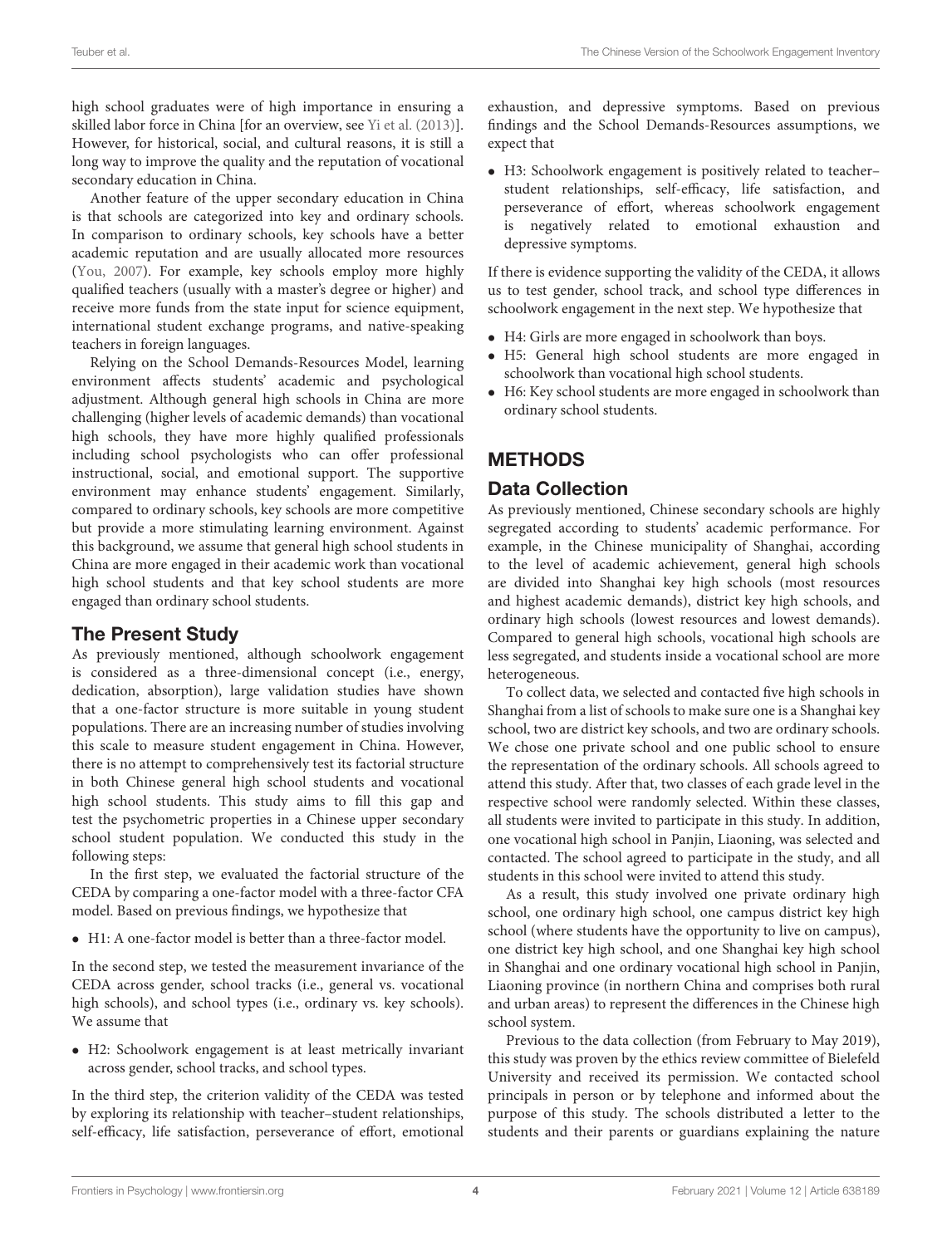|                  | General high school students |              |              | Vocational high school students |             |             |  |
|------------------|------------------------------|--------------|--------------|---------------------------------|-------------|-------------|--|
| Grade level      | 10th                         | 11th         | 12th         | 10th                            | 11th        | 12th        |  |
| Sample size      | 612                          | 513          | 402          | 428                             | 347         | 75          |  |
| Number of girls  | 314                          | 271          | 209          | 250                             | 205         | 37          |  |
| Mean age (SD)    | 15.54(0.6)                   | 16.43 (0.73) | 17.58 (0.59) | 15.48 (2.54)                    | 16.65(5.11) | 17.77 (1.8) |  |
| Average SES (SD) | 3.16(1.04)                   | 3.14(1.12)   | 3.22(1.11)   | 2.55(1.25)                      | 2.58(1.27)  | 2.99(1.24)  |  |

#### TABLE 1 | Sample distribution.

SES, socioeconomic status. In this study, SES was operationalized as the number of books in households.

and design of the study. All participants were informed that they were free to withdraw from participation at any time without consequences. The students responded anonymously and voluntarily to the survey. To be eligible, participants and their parents or guardians had to provide informed consent.

### **Participants**

Participants were  $N = 2,377$  Chinese school students (54.4%) females, mean age = 16.21 years,  $SD = 1.95$ ). Among them, 1,527 were students (52.40% females; age span: 15–19 years) from 42 classes in five high schools in Shanghai. Their mean age was 16.38 years  $(SD = 1.04)$ . Around 11% of them were from the private ordinary high school, 44% from the ordinary high school, 16% from the campus district key high school, 9% from the district key high school, and 20% from the Shanghai key high school. The participation rate was 80.79%.

The other 850 were students (56.71% females) from 44 classes in the ordinary vocational school in Panjin. Their mean age was 16.66 years ( $SD = 0.78$ , age span: 16-19 years). This school provided 13 majors in total. The major distribution of the subsample was 42.50% preschool education, 20.03% automotive mechatronics, 4.97% graphic design, computer networks, 9.03% arts and crafts, 7.83% computer application, 6.93% accountancy, 3.01% cosmetology, 2.26% tourism service and management, 1.96% food technology, and 1.48% else. The participation rate was 89%.

**Table 1** provides more details about the samples. The socioeconomic status of the total sample was approximately normally distributed (skewness =  $-1.94$ , kurtosis = 0.21). All participants were native Mandarin speakers.

### **Measures**

#### Schoolwork Engagement

To assess schoolwork engagement, we adopted the Schoolwork Engagement Scale (EDA; Salmela-Aro and Upadyaya, 2012). Because the EDA is based on the Utrecht Work Engagement Scale (UWES; Schaufeli and Bakker, 2004), we relied on the Chinese wording of the UWES and the item selection of the EDA. The term "work/job" was replaced by "schoolwork." The concept of schoolwork engagement consisted of three dimensions with three items each: energy, dedication, and absorption. The Chinese items are shown in **Table 2**. Students responded on a 7-point scale  $(0 = never, 6 = always).$ 

TABLE 2 | Items of the schoolwork engagement inventory: energy, dedication, and absorption (EDA).

|                  | <b>CEDA</b>            | <b>EDA</b>                                                         |
|------------------|------------------------|--------------------------------------------------------------------|
| FNE1             | 在学校我感到自己讲发出能量          | At school I am bursting with<br>energy                             |
| DED <sub>1</sub> | 我觉得我的学习目标明确,且很有意义      | I find the schoolwork full of<br>meaning and purpose               |
| ABS1             | 当我学习时,时间总是过得飞快         | Time flies when I am studying                                      |
|                  | ENE2 学习时,我感到自己强大并且充满活力 | I feel strong and vigorous when I<br>am studying                   |
|                  | DED2 我对学习富有热情          | I am enthusiastic about my<br>studies                              |
|                  | ABS2 当我学习时,我忘记了周围的一切事情 | When I am working at school, I<br>forget everything else around me |
|                  | DED3 学习激发了我的灵感/求知欲     | My schoolwork inspires me                                          |
|                  | ENE3 早上一起床,我就想要去学习     | I feel like going to school when I<br>get up in the morning        |
|                  | ABS3 当学习紧张的时候,我会感到快乐   | I feel happy when I am working<br>intensively at school            |

*ENE, energy; DED, dedication; ABS, absorption. The English items of the EDA are provided by Salmela-Aro and Upadyaya (2012).*

### Emotional Exhaustion

Emotional exhaustion was measured with the emotional exhaustion subscale of a Chinese version (Wu et al., 2010) of the Maslach Burnout Inventory-Student Survey (Maslach et al., 2006). It consisted of three 5-point items (e.g., "I feel emotionally drained by learning"). Its psychometric properties have been confirmed in previous studies (Teuber et al., 2020b). In the present analyses, a one-factor structure fitted the data well  $[\chi^2 =$ 0.901,  $df = 1$ ,  $p = 0.343$ , CFI = 1.000, SRMR = 0.016, RMSEA  $= 0.000, 90\%$  CI for RMSEA (0.000, 0.053)]. McDonald's  $\omega$ was 0.87.

### Self-Efficacy

Self-efficacy was measured with the corresponding subscales of the validated Chinese Questionnaire to Assess Resources for Children and Adolescents (QARCA-C; Teuber et al., 2020c). This scale consists of six 4-point items ( $1 = never$ ,  $4 = always$ ). An example item is "I can reach a lot with my ability." Self-efficacy was unidimensional in this study  $[\chi^2 = 34.659, df = 6, p <$ 0.001, CFI = 0.993, SRMR = 0.013, RMSEA = 0.045, 90% CI for RMSEA (0.031, 0.06)]. McDonald's  $\omega$  was 0.93.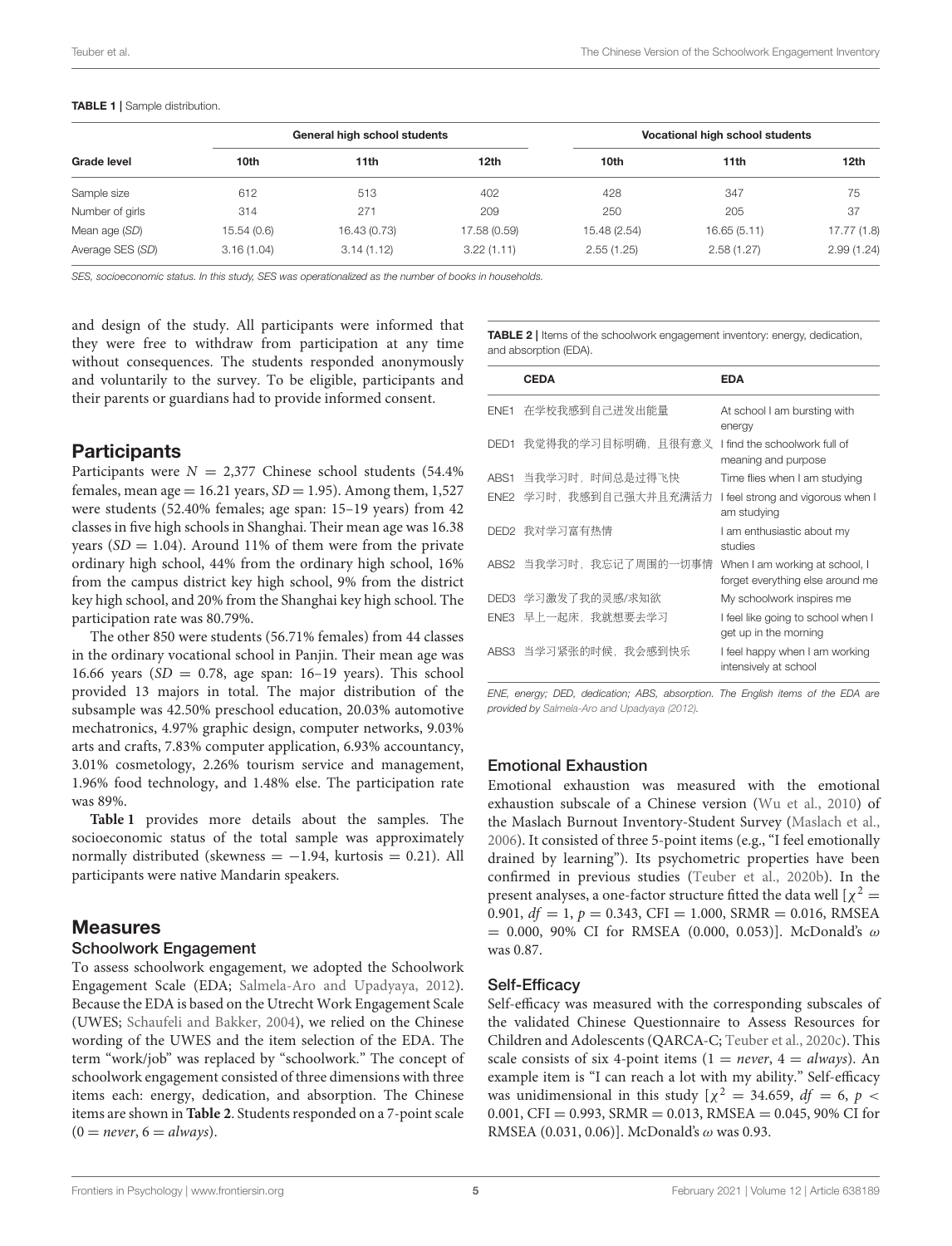| <b>TABLE 3</b>   Means and standard deviations (in parentheses) for the total sample and the six schools, respectively. |  |  |  |  |  |
|-------------------------------------------------------------------------------------------------------------------------|--|--|--|--|--|
|-------------------------------------------------------------------------------------------------------------------------|--|--|--|--|--|

| Sample         | <b>CEDA</b> | EE         | <b>SEFF</b> | <b>PER</b> | TSR        | <b>SWLS</b> | <b>DEP</b>    |
|----------------|-------------|------------|-------------|------------|------------|-------------|---------------|
| Total          | 3.09(1.30)  | 2.86(1.15) | 2.63(0.71)  | 3.14(0.85) | 2.99(0.78) | 4.43(1.48)  | 24.96 (16.10) |
|                | 3.05(1.34)  | 3.04(1.17) | 2.57(0.70)  | 3.18(0.83) | 3.00(0.60) | 4.36(1.43)  | 19.05 (11.68) |
| $\overline{2}$ | 3.04(1.22)  | 3.00(1.10) | 2.58(0.68)  | 3.12(0.78) | 3.08(0.60) | 4.27(1.45)  | 18.17 (11.38) |
| 3              | 3.00(1.14)  | 3.34(1.04) | 2.50(0.56)  | 3.03(0.67) | 3.08(0.54) | 4.02(1.49)  | 17.72 (11.06) |
| 4              | 2.94(1.01)  | 2.92(1.00) | 2.53(0.61)  | 3.01(0.71) | 3.02(0.54) | 4.42(1.35)  | 20.11 (10.97) |
| 5              | 3.22(1.15)  | 2.82(1.13) | 2.70(0.65)  | 3.15(0.73) | 3.14(0.56) | 4.54(1.34)  | 14.58 (10.13) |
| 6              | 3.16(1.48)  | 3.01(1.11) | 2.59(0.66)  | 3.11(0.76) | 3.08(0.58) | 4.31(1.43)  | 17.64 (11.20) |
|                |             |            |             |            |            |             |               |

*1, private ordinary high school; 2, ordinary high school; 3, campus district key high school; 4, district key high school; 5, Shanghai key high school; 6, vocational school; CEDA, student engagement; EE, emotional exhaustion; DEP, depressive symptoms; SWLS, satisfaction with life; TSR, teacher–student relationship; SEFF, self-efficacy; PER, perseverance of effort.*

|             | <b>CEDA</b> | EE         | <b>SEFF</b> | <b>PER</b> | <b>TSR</b> | <b>SWLS</b> |
|-------------|-------------|------------|-------------|------------|------------|-------------|
| EE          | $-0.30**$   |            |             |            |            |             |
| <b>SEFF</b> | $0.47**$    | $-0.20**$  |             |            |            |             |
| <b>PER</b>  | $0.56***$   | $-0.13**$  | $0.57**$    |            |            |             |
| <b>TSR</b>  | $0.32**$    | $-0.11**$  | $0.37**$    | $0.30**$   |            |             |
| <b>SWLS</b> | $0.38***$   | $-0.21***$ | $0.56**$    | $0.44**$   | $0.41**$   |             |
| <b>DEP</b>  | $-0.24**$   | $0.14**$   | $-0.01ns$   | $-0.03ns$  | $-0.14**$  | $-0.06*$    |

\**p* < *0.05.* \*\**p* < *0.001. CEDA, student engagement; EE, emotional exhaustion; SEFF, self-efficacy; PER, perseverance of effort; TSR, teacher–student relationship; SWLS, satisfaction with life; DEP, depressive symptoms. nsnot significant.*

TABLE 5 | Goodness-of-fit of the hypothesized and alternative models of CEDA in the total sample.

| Model                               | $x^2$ /df   | <b>CFI</b> | <b>RMSEA (90% CI)</b>  | <b>SRMR</b> |
|-------------------------------------|-------------|------------|------------------------|-------------|
| One-factor model                    | 558.681*/27 | 0.934      | $0.091$ (0.085, 0.098) | 0.043       |
| Three-factor model                  | 564.855*/24 | 0.933      | 0.097(0.091, 0.105)    | 0.042       |
| Second-order model                  | 564.855*/24 | 0.933      | 0.097(0.091, 0.105)    | 0.042       |
| <b>Modified one-factor</b><br>model | 257.578*/26 | 0.971      | $0.061$ (0.055, 0.058) | 0.030       |

\**p* < *0.001. Bold font: final model.*

#### Perseverance of Effort

To assess perseverance of effort, we used the validated Chinese version (Li et al., 2018) of the Short Grit Scale (Grit-S; Duckworth and Quinn, 2009). It comprised four 5-point items  $(1 = not at$ all like me,  $5 = \text{very much like me}$ ). An example item is "I finish whatever I begin." A CFA indicated that a model with one latent factor fitted the data well  $[\chi^2 = 13.412, df = 2, p < 0.01, CFI$  $= 0.992$ , SRMR  $= 0.014$ , RMSEA  $= 0.049$ , 90% CI for RMSEA (0.027, 0.076)]. McDonald's  $\omega$  of the scale was 0.82.

#### Teacher–Student Relationships

Teacher–student relationships were measured with the corresponding 5-item scale used in the Chinese student questionnaire of the PISA study (OECD, 2012). This scale covered teachers' emotional and instrumental support, teachers' fairness, and the perceived quality of the teacher–student relationship in general (e.g., "If I need extra help, I will receive it from my teachers"). All items were coded on a 4-point scale  $(1 =$ totally disagree,  $4 =$  totally agree). The result of CFA supported its unidimensional structure in the present study  $[\chi^2 = 40.319,$  $df = 5, p < 0.001$ , CFI = 0.997, SRMR = 0.013, RMSEA = 0.055, 90% CI for RMSEA (0.040, 0.071)]. McDonald's  $\omega$  of the overall scale was 0.95.

### Life Satisfaction

Life satisfaction was assessed using the validated Chinese version (Pavot and Diener, 1993) of the Satisfaction with Life Scale (SWLS; Diener et al., 1985). The SWLS consisted of five items (e.g., "In most ways, my life is close to my ideal."  $1 =$  strongly disagree,  $7 =$  strongly agree). In this study, this scale showed a unidimensional factor structure  $[\chi^2 = 66.894, df = 5, p <$ 0.001, CFI = 0.983, SRMR = 0.019, RMSEA = 0.073, 90% CI for RMSEA (0.058, 0.089)]. McDonald's  $\omega$  was 0.94.

### Depressive Symptoms

Depressive symptoms were examined with the Chinese version (Chen et al., 2009) of the Center for Epidemiologic Studies Depression Scale (CES-D; Radloff, 1977). The scale was designed for use in studies on the general (non-clinical) population. Previous analyses support a four-factor structure (Depressed Affect, Positive Affect, Somatic Symptoms/Retarded Activity, and Interpersonal) that can be represented by 20 items in a 4-point scale (e.g., "During the past week, I felt sad."  $0 = \text{rarely or none of}$ the time,  $3 = most$  or almost all the time). The sum score ranged from 0 to 60, and a score equal to or above 16 indicated a person at risk for clinical depression. In Chinese adolescents, the Chinese CES-D shows very good psychometric properties (Chen et al., 2009). The 4-factor structure could be confirmed in our study  $[\chi^2 = 1525.996, df = 166, p < 0.001, CFI = 0.962, SRMR =$ 0.029, RMSEA =  $0.059$ , 90% CI for RMSEA  $(0.057, 0.061)$ ]. In this study, the sum score was used (McDonald's  $\omega = 0.97$ ).

#### **Demographics**

Demographic variables included sex  $(0 = male, 1 = female)$ , school track (0 = vocational high school, 1 = general high school), and school type  $(0 = \text{ordinary school}, 1 = \text{key school})$ . To assess socioeconomic status (SES), we asked for the number of books in the home using the same item as in the Chinese PISA study (1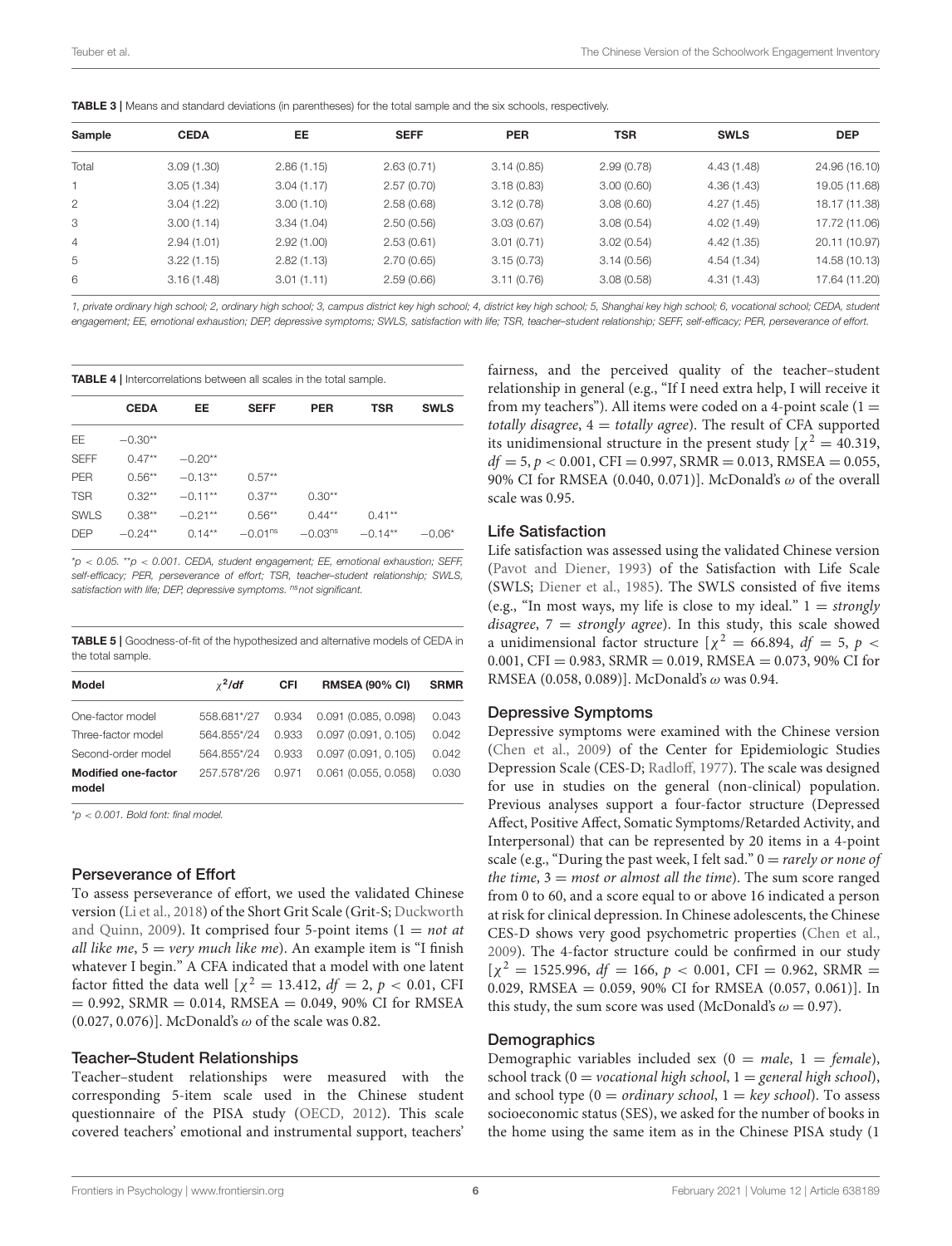

| Model                         | $x^2$ /df   | <b>CFI</b> | <b>RMSEA (90% CI)</b> | <b>SRMR</b> | $\chi^2$ |
|-------------------------------|-------------|------------|-----------------------|-------------|----------|
| M0-high school                | 191.432*/26 | 0.965      | 0.065(0.056, 0.073)   | 0.032       |          |
| M0-vocational school          | 156.562*/26 | 0.969      | 0.077(0.066, 0.089)   | 0.024       |          |
| <b>Measurement invariance</b> |             |            |                       |             |          |
| M1: configural MI             | 345.114*/52 | 0.967      | 0.069(0.062, 0.076)   | 0.029       |          |
| M2: metric MI                 | 391.986*/60 | 0.963      | 0.068(0.062, 0.075)   | 0.039       | 46.872*  |
| M3: scalar MI                 | 528.728*/69 | 0.948      | 0.075(0.069, 0.081)   | 0.053       | 136.742* |

*M0, baseline model.* \**p* < *0.001.*

 $=$  less than 20 books,  $5 =$  more than 200 books; OECD, 2013). A huge number of studies [e.g., OECD (2013)] show that this item is strongly correlated with parents' income and educational level and can, thus, be seen as a powerful indicator of SES.

### Data Analysis

Data analyses were conducted in Mplus 8 Muthén and Muthén, 1998–2020). We tested the item distribution and multivariate outliers. All variables were approximately normally distributed. Skewness and Kurtosis were between −0.37 and 0.43. We used the  $TYPE = COMPLEX (CLUSTER = class)$  option to respect the clustered data structure. Missing value analysis indicated that, for all variables, data were missing under 0.7% of the cases. Little's test (LIT) showed that the data had a Missing Completely at Random (MCAR) mechanism. Moreover, we used the maximum likelihood robust (MLR) as the estimator to retain the full information, and it is robust to non-normality of observed variables.

To analyze the factorial structure of the CDEA, we performed confirmatory factor analyses (CFA) with three models: (1) a onefactor CFA model in which all items weighted on one single factor; (2) a three-factor model comprising energy, dedication, and absorption as three correlated but distinct factors; and (3) a second-order CFA model. The final model was used in further analyses.

Before testing the measurement invariance across school tracks, school types, and gender, the final model from the last step was used as the baseline model and explored separately for the subsamples (i.e., general high school students and vocational high school students; ordinary school students and key school students; males and females). If the model is appropriate in the subsamples, testing measurement invariance would be possible. To test its measurement invariance, multigroup CFA models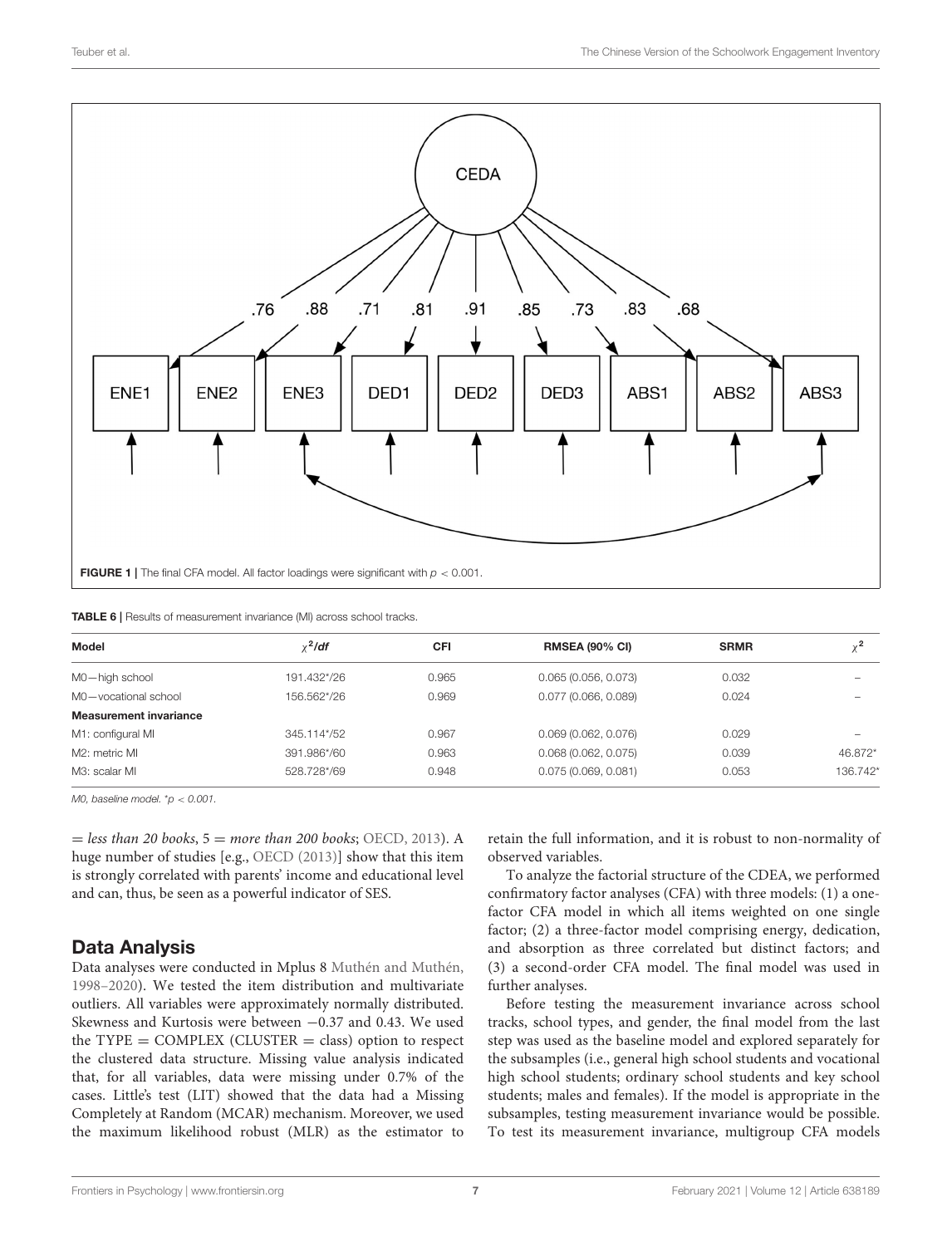| Model                         | $\chi^2$ /df | CFI   | <b>RMSEA (90% CI)</b>  | <b>SRMR</b> |         |
|-------------------------------|--------------|-------|------------------------|-------------|---------|
| $MO$ $-OS$                    | 202.044**/26 | 0.971 | 0.063(0.055, 0.072)    | 0.027       |         |
| $MO$ -KS                      | 96.833**/26  | 0.968 | 0.063(0.050, 0.077)    | 0.032       |         |
| <b>Measurement Invariance</b> |              |       |                        |             |         |
| M1: configural MI             | 311.243**/52 | 0.971 | 0.065(0.058, 0.072)    | 0.029       |         |
| M2: metric MI                 | 334.356**/60 | 0.969 | 0.062(0.056, 0.069)    | 0.037       | 23.113* |
| M3: scalar MI                 | 383.385**/69 | 0.965 | $0.062$ (0.056, 0.068) | 0.042       | 49.029* |

TABLE 7 | Results of measurement invariance (MI) across school types.

*M0, baseline model; OS, ordinary school; KS, key school.* \**p* < *0.01,* \*\**p* < *0.001.*

TABLE 8 | Results of measurement invariance (MI) across gender.

| Model                         | $x^2$ /df    | <b>CFI</b> | <b>RMSEA (90% CI)</b>  | <b>SRMR</b> | $\sim$ 2 |
|-------------------------------|--------------|------------|------------------------|-------------|----------|
| M0-males                      | 121.757**/26 | 0.975      | 0.058(0.048, 0.069)    | 0.025       |          |
| M0-females                    | 187.783**/26 | 0.966      | 0.070(0.060, 0.079)    | 0.032       |          |
| <b>Measurement Invariance</b> |              |            |                        |             |          |
| M1: configural MI             | 305.424**/52 | 0.970      | 0.064(0.057, 0.071)    | 0.029       |          |
| M2: metric MI                 | 335,805**/60 | 0.968      | $0.062$ (0.056, 0.069) | 0.034       | 30.381*  |
| M3: scalar MI                 | 378.607**/69 | 0.964      | $0.062$ (0.056, 0.068) | 0.035       | 42.802*  |
|                               |              |            |                        |             |          |

*M0, baseline model.* \**p* < *0.01,* \*\**p* < *0.001.*

were performed (van de Schoot et al., 2012). First, all parameters were freely estimated (M1; configural measurement invariance). Second, factor loadings were constrained across the subgroups (M2; metric measurement invariance). Third, not only factor loadings but also indictor intercepts were constrained (M3; scalar measurement invariance).

To evaluate the model fit, we relied on the recommendations by Hu and Bentler (1999) with a non-significant  $\chi^2$ -value, a Comparative Fit Index (CFI) ≥0.95, Root Means Square Error of Approximation (RMSEA) ≤0.05, and Standardized Root Mean Square Residual (SRMR)  $\leq 0.05$  indicating good model fit and CFI  $\geq$ 0.90, RMSEA  $\leq$ 0.08, and SRMR  $\leq$ 0.08 indicating acceptable fit. For model comparisons, the Satorra–Bentler scale  $\chi^2$  difference test was used (Satorra and Bentler, 2010). Due to the fact that the  $\chi^2$  statistic is sensitive to sample size, we additionally relied on Chen's (2007) recommendation for measurement invariance (sample size >300): A decrease of ≥0.010 in CFI, an increase of ≥0.015 in RMSEA, and an increase of ≥0.030 in SRMR indicate non-invariance.

For the evaluation of the construct validity of the CEDA, we investigated the relationships between schoolwork engagement, gender, school track, school type, socioeconomic status, emotional exhaustion, teacher–student relationships, selfefficacy, perseverance of effort, life satisfaction, and depressive symptoms using structural equation modeling (SEM).

### RESULTS

### **Descriptives**

Mean scores and standard deviations of all variables for the total sample and the six participating schools are presented in **Table 3**. **Table 4** shows intercorrelations between all scales (mean scores) in the total sample.

### Factorial Structure

As outlined above, we performed a one-factor CFA model, a three-factor CFA model, and a second-order CFA model to evaluate the factorial structure of the CEDA (see **Table 5**). The fit indices of all three CFA models were generally acceptable with only RMSEA not meeting (but approaching) its criterion of 0.08. Moreover, the modification indices suggested that the fit of the models would improve significantly if the residual variance between the third item of energy (ENE3; "I feel like going to school when I get up in the morning") and the third item of absorption (ABS3; "I feel happy when I am working intensely at school") would be allowed. After we correlated those two items, the model fits improved drastically (see **Table 5**). Finally, we chose this modified one-factor model (see **Figure 1**) following the suggestion of Schaufeli et al. (2006). It is also important to note that in the three-factor model, the factors highly correlated with each other (standardized correlation over 0.95). Thus, the one-factor model was better to alleviate the possible multicollinearity problem than the three-factor model. All unstandardized parameter estimates of factor loadings in the modified one-factor model were statistically significant ( $p < 0.001$ ). Standardized parameter estimates of scores of factor loadings ranged from 0.67 to 0.91. The modified one-factor model was retained for further analyses.

Cronbach's alpha for the overall student engagement scale was 0.95, and McDonald's Omega was also 0.95.

### Measurement Invariance

Following the analytical plan, we first estimated the final model from the last step as the baseline model separately high school students and vocational school students. The baseline model fitted the data well in both subgroups (see **Table 6**). The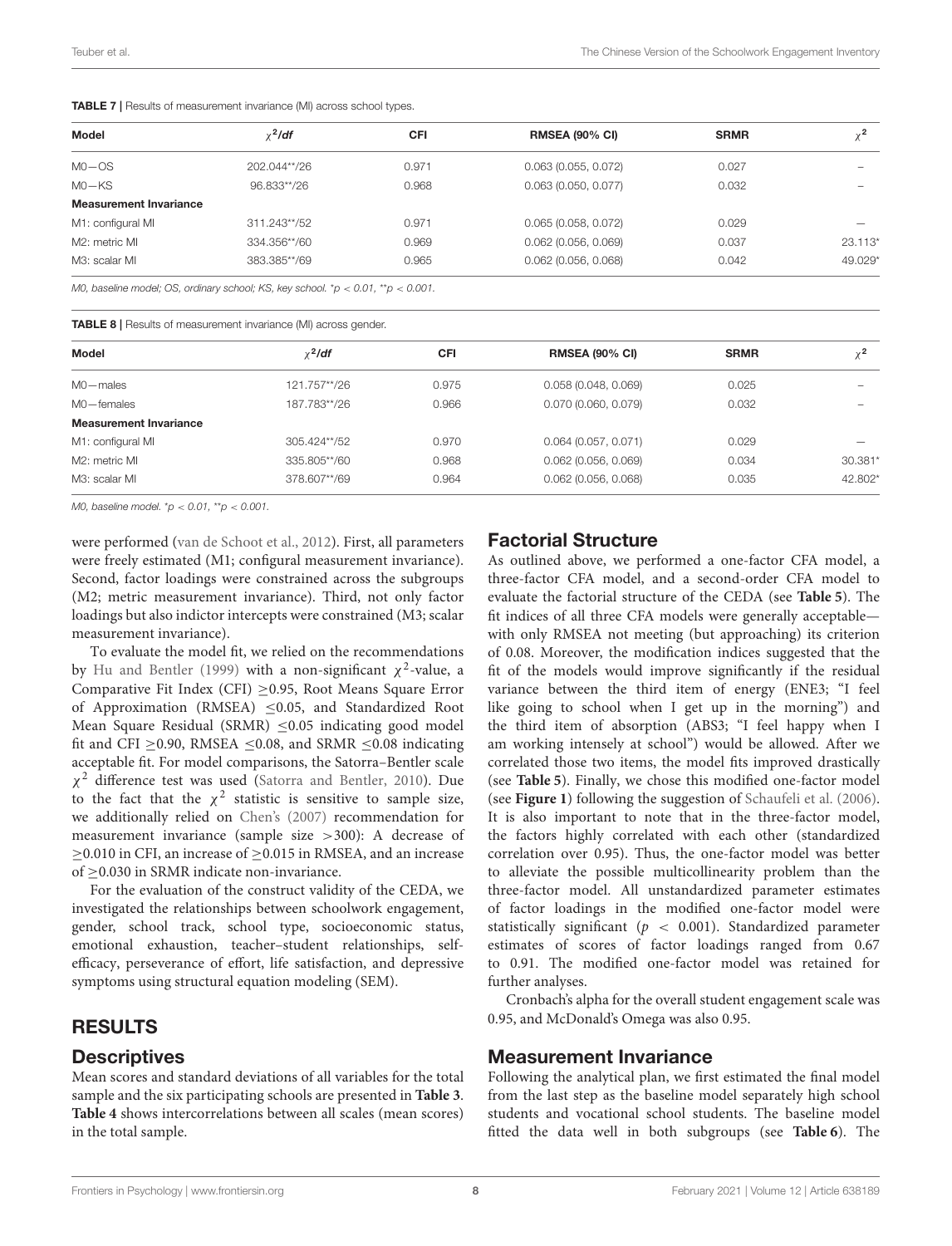

configural invariance held (M1). Compared to the unconstrained M1, the goodness of fit of M2 was close. Although  $\Delta \chi^2$  was significant, the change of other fit indices was small  $(\triangle CFI)$  $<$ 0.010,  $\triangle$ RMSEA  $<$ 0.015,  $\triangle$ SRMR  $<$ 0.030). Hence, the fit of M2 to the data was as good as the fit of M1, indicating that the factor loadings were invariant across samples. In M3, all fit indices became worse meaning that the intercepts of the indicators were non-invariant across school tracks.

The baseline model fitted data of ordinary school students and key school students as well as girls and boys (see **Tables 7**, **8**). The results of measurement invariance showed that a scalar measurement invariance held across gender and school types, indicating that the factor loadings and indicator intercepts were invariant across gender and school types.

### Relations With External Criteria

The results of the SEM  $[\chi^2 = 2579.316, df = 600, p < 0.001,$  $CFI = 0.946$ ,  $SRMR = 0.049$ ,  $RMSEA = 0.041$ ,  $90\%$  CI (0.040, 0.043); see **Figure 2**] showed that after controlling for gender, school tracks, and socioeconomic status, students' engagement was positively related to perseverance of effort, self-efficacy, teacher-student relationships, and life satisfaction ( $\beta$  between 0.06 and 0.55,  $p < 0.05$ ), whereas engagement was negatively related to emotional exhaustion ( $\beta$  = -0.09,  $p$  < 0.001). There was no significant relationship between engagement and depression ( $\beta = 0.00, p = 0.89$ ).

Students who reported higher values on socioeconomic status also reported higher values on engagement ( $\beta = 0.06$ ,  $p < 0.01$ ). Regarding the relationship between gender and engagement,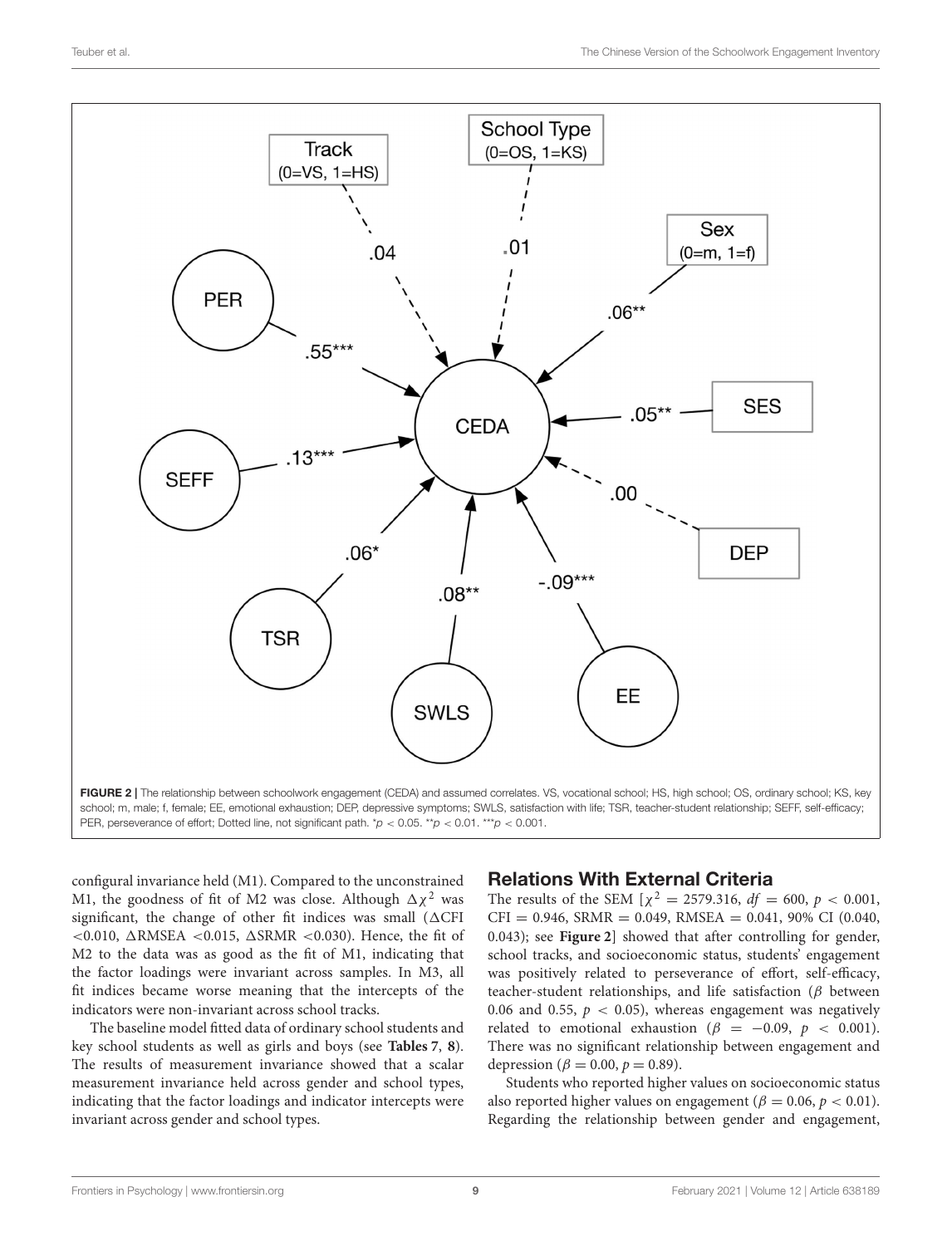females reported higher levels of engagement ( $\beta = 0.06, p < 0.01$ ) than males. No differences in engagement regarding school track and school type were found.

In the SEM, the explained variance in engagement by all presumed factors was  $R^2 = 0.55$ .

## **DISCUSSION**

In the current study, we aimed to validate a Chinese questionnaire for the assessment of schoolwork engagement (CEDA). We adapted the Finnish Schoolwork Engagement Inventory (Salmela-Aro and Upadyaya, 2012). Data analyses were based on a large sample of Chinese general high school and vocational high school students. We tested the factorial structure of the CEDA and its measurement invariance across school tracks, school types, and gender. To evaluate its construct validity, we examined its relations to emotional exhaustion, students' resources, life satisfaction, and depressive symptoms.

In line with previous findings, the one-factor model and the three-factor model of the CEDA fitted the data similarly well. We finally choose the one-factor model as three dimensions of schoolwork engagement were highly correlated with each other. Schaufeli et al. (2006) found in their original study similar results and pointed out that the one-factor structure should be preferred to avoid multicollinearity. In the present study, we freed one residual correlation in the final CFA model based on the modification indices. From a statistical perspective, freeing residual correlations according to modification indices should be critically evaluated because this approach may lead to chance capitalization (i.e., drawing a biased conclusion in a particular direction by chance; MacCallum et al., 1992). To counteract it, cross validations in independent samples are necessary (MacCallum et al., 1992). In the Finnish EDA, two residual correlations were allowed. Also, in the long student version of the UWES (with 14 items), 4–6 residual correlations were allowed in the cross-national validation study on student engagement by Schaufeli et al. (2002a). The authors justified this approach with the argument that testing measurement invariance of the model in different subgroups could be considered as cross validations.

Regarding the measurement invariance, the CEDA is metrically invariant across school tracks. This allows comparisons of indicators between general high school and vocational high school students. The CEDA shows a scalar measurement invariance across school types and gender indicating possible comparisons of the intercept of the latent construct between ordinary school students and key school students as well as between boys and girls. Further, the internal consistency estimate of the overall scale of student engagement is high.

Prior research work has revealed the positive impact of students' resources on engagement. In line with previous findings (e.g., Salmela-Aro and Upadyaya, 2014; Tuominen-Soini and Salmela-Aro, 2014; Teuber et al., 2020a,b; Tuovinen et al., 2020), students' engagement was positively associated with positive psychological traits such as self-efficacy and perseverance of effort. Also, a positive teacher–student relationship was positively linked to engagement.

Against our assumptions, there was no relationship between schoolwork engagement and depression. However, previous research also showed that the association between schoolwork engagement and depression tended to disappear when burnout was taken into account (Salmela-Aro and Upadyaya, 2014). Relying on the assumptions of the Demands-Resources Models, both emotional exhaustion (as the central strain dimension of burnout) and engagement lead to academic and psychological outcomes. In school-related contexts, whereas emotional exhaustion in learning is a more important predictor of psychological outcomes such as well-being and depression, schoolwork engagement is a more important predictor of academic outcomes such as academic performance and school dropout. The results of several Finnish studies indicated that schoolwork engagement is negatively associated with the level of academic demands and competitiveness of the school (Salmela-Aro and Upadyaya, 2012). Although general high schools and key schools are more competitive than vocational high schools and ordinary schools in China, contrary to these Western findings and our hypothesis, engagement did not differ in school types or school tracks. Our findings suggest that vocational high school students and ordinary school students are not *per se* less engaged than general high school students and key school students after controlling for other variables (i.e., students' resources, gender, and socioeconomic status). This may be due to the prevalent high academic demands in the Chinese school system (OECD, 2019). Through promoting students' resources, their engagement may be facilitated.

Regarding gender-specific differences in student engagement, our findings show that in Chinese upper secondary schools, girls are more likely to engage in academic work than boys. This supports earlier findings [e.g., Lei et al. (2018)].

Several limitations of this study should be noted. Firstly, this study had a cross-sectional design. It was not possible to draw casual conclusions. Secondly, although we were able to recruit general high school students from different school types and socioeconomic backgrounds in Shanghai, vocational high school students were from only one school in a relatively small Chinese city. In the future, general and vocational high school students from more regions (including different metropolitans, middle-size cities, and rural areas) should be addressed to test whether there are regional differences [e.g., Talhelm et al. (2014)] in student engagement and associated psychological constructs. Thirdly, socioeconomic status was measured by a single item (the number of books in the household) in this study. Due to the complexity of the mechanism of family socioeconomic status and its impact on child development (Bradley and Corwyn, 2002), we suggest including more indicators such as parental education and family income to represent socioeconomic status in future studies. Fourthly, this study relied on students' selfreports; common method variance may partly explain some of the results. It could be an advantage to obtain multiple measures of some constructs (e.g., engagement from the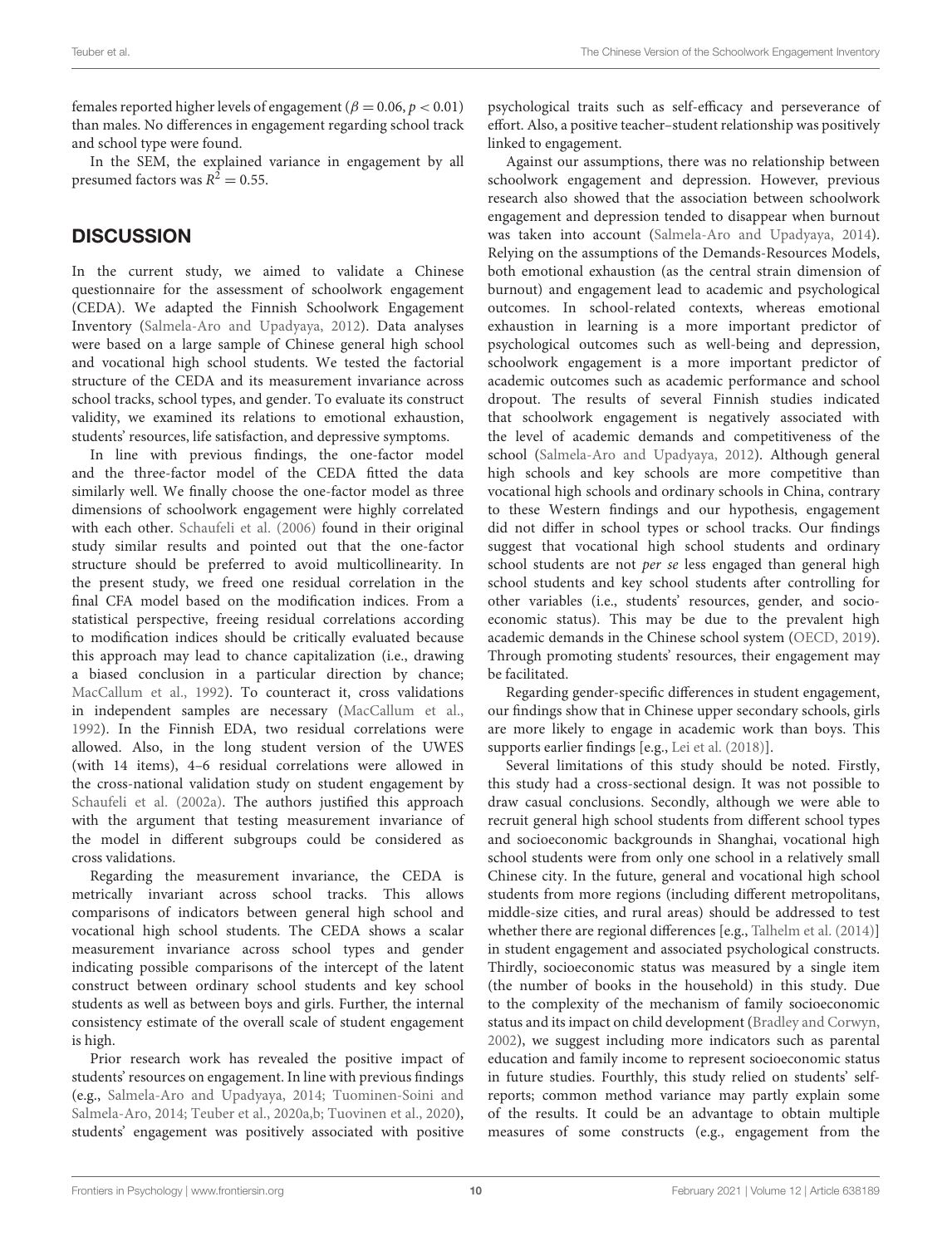teachers' perspective). Further, because of the dynamics and the fluctuation in engagement (Bakker et al., 2014), the experience sampling method can be another good alternative. However, this method requires considerable time investment from participants, and the data quality depends largely on their willingness to comply with instructions (Hektner et al., 2007).

Overall, the Chinese version of the Schoolwork Engagement Inventory (CEDA) showed good psychometric properties. Hence, this inventory can be used for the assessment of student engagement in Chinese general high school and vocational high school contexts. Furthermore, it enables cross-cultural comparison studies that are associated with schoolwork engagement.

### DATA AVAILABILITY STATEMENT

The raw data supporting the conclusions of this article will be made available by the authors, without undue reservation.

### ETHICS STATEMENT

The studies involving human participants were reviewed and approved by Bielefeld University. Written informed consent to

### **REFERENCES**

- Appleton, J. J., Christenson, S. L., Kim, D., and Reschly, A. L. (2006). Measuring cognitive and psychological engagement: validation of the Student Engagement Instrument. J. Sch. Psychol. 44, 427–445. doi: [10.1016/j.jsp.2006.04.002](https://doi.org/10.1016/j.jsp.2006.04.002)
- Bakker, A. B., and Demerouti, E. (2014). "Job demands-resources theory," in Wellbeing, ed C. L. Cooper (Hoboken, NJ: John Wiley and Sons, Ltd), 1–28. doi: [10.1002/9781118539415.wbwell019](https://doi.org/10.1002/9781118539415.wbwell019)
- Bakker, A. B., Demerouti, E., and Sanz-Vergel, A. I. (2014). Burnout and work engagement: the JD–R approach. Annu. Rev. Organ. Psychol. Organ. Behav. 1, 389–411. doi: [10.1146/annurev-orgpsych-031413-091235](https://doi.org/10.1146/annurev-orgpsych-031413-091235)
- Bask, M., and Salmela-Aro, K. (2013). Burned out to drop out: exploring the relationship between school burnout and school dropout. Eur. J. Psychol. Educ. 28, 511–528. doi: [10.1007/s10212-012-0126-5](https://doi.org/10.1007/s10212-012-0126-5)
- Bradley, R. H., and Corwyn, R. F. (2002). Socioeconomic status and child development. Annu. Rev. Psychol. 53, 371–399. doi: [10.1146/annurev.psych.53.100901.135233](https://doi.org/10.1146/annurev.psych.53.100901.135233)
- Cadime, I., Pinto, A. M., Lima, S., Rego, S., Pereira, J., and Ribeiro, I. (2016). Well-being and academic achievement in secondary school pupils: the unique effects of burnout and engagement. J. Adolesc. 53, 169–179. doi: [10.1016/j.adolescence.2016.10.003](https://doi.org/10.1016/j.adolescence.2016.10.003)
- Chen, F. (2007). Sensitivity of goodness of fit indexes to lack of measurement invariance. Struct. Equation Model. 14, 464–504. doi: [10.1080/10705510701301834](https://doi.org/10.1080/10705510701301834)
- Chen, Z., Yang, X., and Li, X. (2009). Psychometric features of CES-D in Chinese adolescents. Chin. J. Clin. Psychol. 17, 443–445.
- Diener, E. D., Emmons, R. A., Larsen, R. J., and Griffin, S. (1985). The satisfaction with life scale. J. Pers. Assess. 49, 71–75. doi: [10.1207/s15327752jpa4901\\_13](https://doi.org/10.1207/s15327752jpa4901_13)
- Duckworth, A. L., Peterson, C., Matthews, M. D., and Kelly, D. R. (2007). Grit: perseverance and passion for long-term goals. J. Pers. Soc. Psychol. 92, 1087–1101. doi: [10.1037/0022-3514.92.6.1087](https://doi.org/10.1037/0022-3514.92.6.1087)
- Duckworth, A. L., and Quinn, P. D. (2009). Development and validation of the short grit scale (GRIT–S). J. Pers. Assess. 91, 166–174. doi: [10.1080/00223890802634290](https://doi.org/10.1080/00223890802634290)
- Engels, M. C., Colpin, H., Van Leeuwen, K., Bijttebier, P., Van Den Noortgate, W., Claes, S., et al. (2016). Behavioral engagement, peer status, and teacher–student relationships in adolescence: a longitudinal study on reciprocal influences. J. Youth Adolesc. 45, 1192–1207. doi: [10.1007/s10964-016-0414-5](https://doi.org/10.1007/s10964-016-0414-5)

participate in this study was provided by the participants' legal guardian/next of kin.

### AUTHOR CONTRIBUTIONS

ZT conceptually designed the study, carried out analyses, interpreted the results, and drafted and revised the manuscript. XT contributed to the conceptual design of the study, guidance of analyses, and interpretation of the results and reviewed and revised drafts of the manuscript. KS-A reviewed and revised drafts of the manuscript. EW reviewed and revised drafts of the manuscript. All authors read and approved the final manuscript.

### FUNDING

XT and KS-A have been supported by Business Finland, AI in learning project.

### ACKNOWLEDGMENTS

Part of the data (general high school students) in this study has been used in an earlier paper (Teuber et al., 2020c). However, this study's scope and design are different from the previous one.

- Fredricks, J. A., Blumenfeld, P. C., and Paris, A. H. (2004). School engagement: potential of the concept, state of the evidence. Rev. Educ. Res. 74, 59–109. doi: [10.3102/00346543074001059](https://doi.org/10.3102/00346543074001059)
- Gusy, B., Lesener, T., and Wolter, C. (2019). Measuring well-being with the utrecht work engagement scale – student form: validation of a 9- and a 3-item measure of student engagement. Eur. J. Health Psychol. 26, 31–38. doi: [10.1027/2512-8442/a000027](https://doi.org/10.1027/2512-8442/a000027)
- Gusy, B., Wörfel, F., and Lohmann, K. (2016). Erschöpfung und engagement im studium: eine anwendung des job demands-resources modells [exhaustion and engagement in university students: an application of the job demands–resources model. Z. Gesundheitspsychologie 24, 41–53. doi: [10.1026/0943-8149/a000153](https://doi.org/10.1026/0943-8149/a000153)
- Hektner, J. M., Schmidt, J. A., and Csikszentmihalyi, M. (2007). Experience Sampling Method: Measuring the Quality of Everyday Life. Thousand Oaks, CA: Sage Publications. doi: [10.4135/9781412984201](https://doi.org/10.4135/9781412984201)
- Hu, L., and Bentler, P. M. (1999). Cutoff criteria for fit indexes in covariance structure analysis: conventional criteria versus new alternatives. Struct. Equation Model. [6, 1–55. doi: 10.1080/10705519909](https://doi.org/10.1080/10705519909540118) 540118
- Jimerson, S. R., Campos, E., and Greif, J. L. (2003). Toward an understanding of definitions and measures of school engagement and related terms. Calif. Sch. Psychol. 8, 7–27. doi: [10.1007/BF03340893](https://doi.org/10.1007/BF03340893)
- Kessels, U., Heyder, A., Latsch, M., and Hannover, B. (2014). How gender differences in academic engagement relate to students' gender identity. Educ. Res. 56, 220–229. doi: [10.1080/00131881.2014.898916](https://doi.org/10.1080/00131881.2014.898916)
- Lam, S., Jimerson, S., Wong, B. P. H., Kikas, E., Shin, H., Veiga, F. H., et al. (2014). Understanding and measuring student engagement in school: the results of an international study from 12 countries. Sch. Psychol. Q. 29, 213–232. doi: [10.1037/spq0000057](https://doi.org/10.1037/spq0000057)
- Lei, H., Cui, Y., and Zhou, W. (2018). Relationships between student engagement and academic achievement: a meta-analysis. Soc. Behav. Pers. 46, 517–528. doi: [10.2224/sbp.7054](https://doi.org/10.2224/sbp.7054)
- Lesener, T., Pleiss, L. S., Gusy, B., and Wolter, C. (2020). The study demandsresources framework: an empirical introduction. Int. J. Environ. Res. Public Health 17:5183. doi: [10.3390/ijerph17145183](https://doi.org/10.3390/ijerph17145183)
- Li, J., Zhao, Y., Kong, F., Du, S., Yang, S., and Wang, S. (2018). Psychometric assessment of the short grit scale among Chinese adolescents. J. Psychoeduc. Assess. 36, 291–296. doi: [10.1177/0734282916674858](https://doi.org/10.1177/0734282916674858)